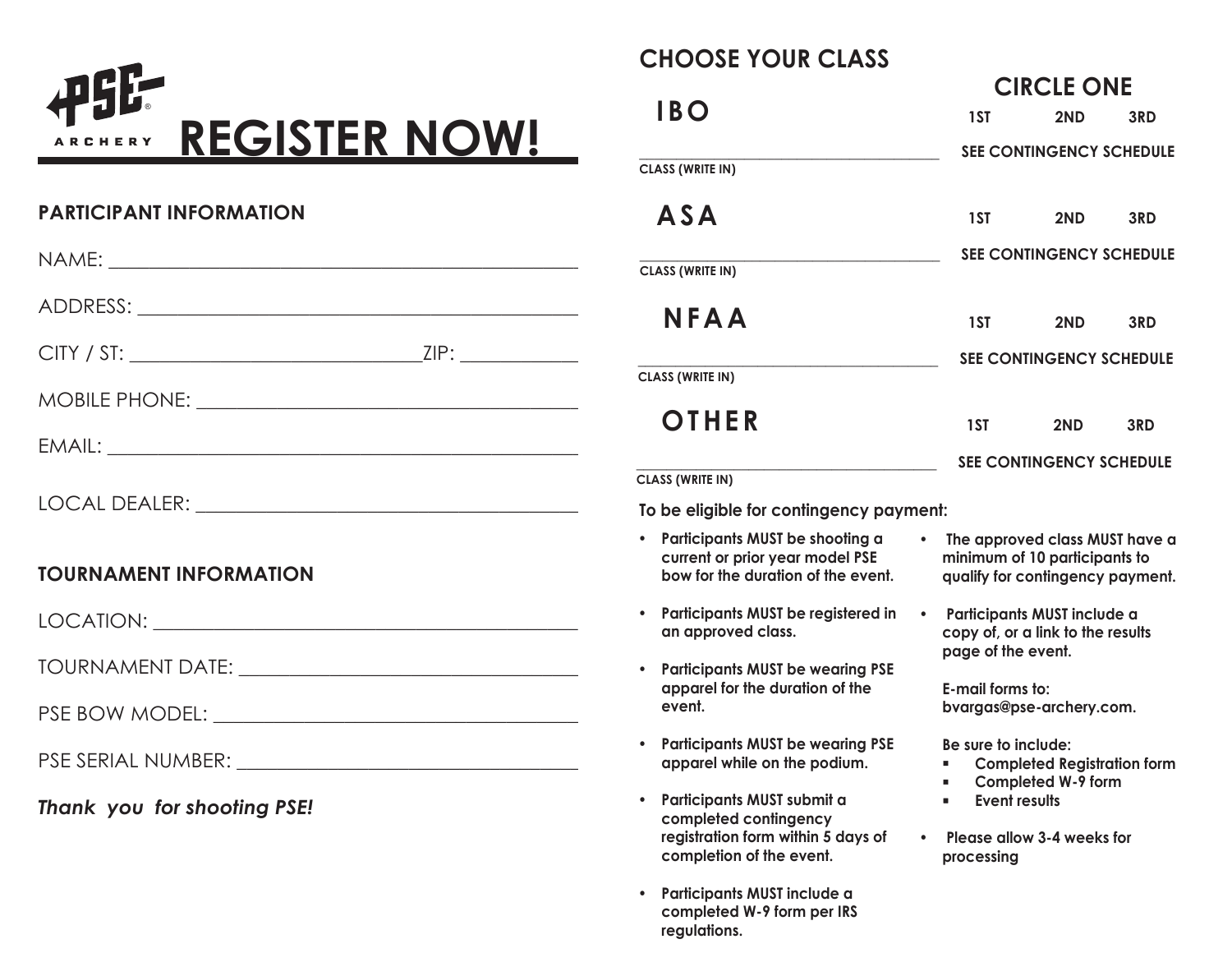▶ Go to *www.irs.gov/FormW9* for instructions and the latest information.

**1** Name (as shown on your income tax return). Name is required on this line; do not leave this line blank.

|                       | 2 Business name/disregarded entity name, if different from above                                                                                                                                                                                                                                                                                                        |                                                                                                                                                       |
|-----------------------|-------------------------------------------------------------------------------------------------------------------------------------------------------------------------------------------------------------------------------------------------------------------------------------------------------------------------------------------------------------------------|-------------------------------------------------------------------------------------------------------------------------------------------------------|
|                       |                                                                                                                                                                                                                                                                                                                                                                         |                                                                                                                                                       |
| က<br>page<br>5        | 3 Check appropriate box for federal tax classification of the person whose name is entered on line 1. Check only one of the<br>following seven boxes.<br>C Corporation<br>$\Box$ S Corporation<br>Partnership<br>Individual/sole proprietor or<br>single-member LLC                                                                                                     | 4 Exemptions (codes apply only to<br>certain entities, not individuals; see<br>instructions on page 3):<br>Trust/estate<br>Exempt payee code (if any) |
| or type.              | Limited liability company. Enter the tax classification (C=C corporation, S=S corporation, P=Partnership) $\blacktriangleright$                                                                                                                                                                                                                                         |                                                                                                                                                       |
| Instructions<br>Print | Note: Check the appropriate box in the line above for the tax classification of the single-member owner. Do not check<br>LLC if the LLC is classified as a single-member LLC that is disregarded from the owner unless the owner of the LLC is<br>another LLC that is not disregarded from the owner for U.S. federal tax purposes. Otherwise, a single-member LLC that | Exemption from FATCA reporting<br>code (if any)                                                                                                       |
|                       | is disregarded from the owner should check the appropriate box for the tax classification of its owner.                                                                                                                                                                                                                                                                 |                                                                                                                                                       |
| Specific              | Other (see instructions) ▶                                                                                                                                                                                                                                                                                                                                              | (Applies to accounts maintained outside the U.S.)                                                                                                     |
|                       | 5 Address (number, street, and apt. or suite no.) See instructions.                                                                                                                                                                                                                                                                                                     | Requester's name and address (optional)                                                                                                               |
| See                   | 6 City, state, and ZIP code                                                                                                                                                                                                                                                                                                                                             | <b>Precision Shooting Equipment</b><br>2727 N Fairview Ave                                                                                            |
|                       |                                                                                                                                                                                                                                                                                                                                                                         | Tucson, AZ 85705                                                                                                                                      |
|                       | 7 List account number(s) here (optional)                                                                                                                                                                                                                                                                                                                                |                                                                                                                                                       |
|                       |                                                                                                                                                                                                                                                                                                                                                                         |                                                                                                                                                       |
|                       |                                                                                                                                                                                                                                                                                                                                                                         |                                                                                                                                                       |
| Part I                | <b>Taxpayer Identification Number (TIN)</b>                                                                                                                                                                                                                                                                                                                             |                                                                                                                                                       |
|                       |                                                                                                                                                                                                                                                                                                                                                                         | $\sim$ $\sim$ $\sim$<br>$\sim$                                                                                                                        |

| Enter your TIN in the appropriate box. The TIN provided must match the name given on line 1 to avoid                                                                                                                                                                                                                              | Social security number                |
|-----------------------------------------------------------------------------------------------------------------------------------------------------------------------------------------------------------------------------------------------------------------------------------------------------------------------------------|---------------------------------------|
| backup withholding. For individuals, this is generally your social security number (SSN). However, for a<br>resident alien, sole proprietor, or disregarded entity, see the instructions for Part I, later. For other<br>entities, it is your employer identification number (EIN). If you do not have a number, see How to get a |                                       |
| TIN, later.                                                                                                                                                                                                                                                                                                                       | or                                    |
| Note: If the account is in more than one name, see the instructions for line 1. Also see What Name and                                                                                                                                                                                                                            | <b>Employer identification number</b> |
| Number To Give the Requester for quidelines on whose number to enter.                                                                                                                                                                                                                                                             |                                       |
| <b>Part II</b><br><b>Certification</b>                                                                                                                                                                                                                                                                                            |                                       |

Under penalties of perjury, I certify that:

- 1. The number shown on this form is my correct taxpayer identification number (or I am waiting for a number to be issued to me); and
- 2. I am not subject to backup withholding because: (a) I am exempt from backup withholding, or (b) I have not been notified by the Internal Revenue Service (IRS) that I am subject to backup withholding as a result of a failure to report all interest or dividends, or (c) the IRS has notified me that I am no longer subject to backup withholding; and
- 3. I am a U.S. citizen or other U.S. person (defined below); and
- 4. The FATCA code(s) entered on this form (if any) indicating that I am exempt from FATCA reporting is correct.

**Certification instructions.** You must cross out item 2 above if you have been notified by the IRS that you are currently subject to backup withholding because you have failed to report all interest and dividends on your tax return. For real estate transactions, item 2 does not apply. For mortgage interest paid, acquisition or abandonment of secured property, cancellation of debt, contributions to an individual retirement arrangement (IRA), and generally, payments other than interest and dividends, you are not required to sign the certification, but you must provide your correct TIN. See the instructions for Part II, later.

| Sign signature of<br>Here U.S. person ► |                            |
|-----------------------------------------|----------------------------|
|                                         | Date $\blacktriangleright$ |

### **General Instructions**

Section references are to the Internal Revenue Code unless otherwise noted.

**Future developments**. For the latest information about developments related to Form W-9 and its instructions, such as legislation enacted after they were published, go to www.irs.gov/FormW9.

#### **Purpose of Form**

An individual or entity (Form W-9 requester) who is required to file an information return with the IRS must obtain your correct taxpayer identification number (TIN) which may be your social security number (SSN), individual taxpayer identification number (ITIN), adoption taxpayer identification number (ATIN), or employer identification number (EIN), to report on an information return the amount paid to you, or other amount reportable on an information return. Examples of information returns include, but are not limited to, the following.

• Form 1099-DIV (dividends, including those from stocks or mutual funds)

• Form 1099-MISC (various types of income, prizes, awards, or gross proceeds)

• Form 1099-B (stock or mutual fund sales and certain other transactions by brokers)

- Form 1099-S (proceeds from real estate transactions)
- Form 1099-K (merchant card and third party network transactions)
- Form 1098 (home mortgage interest), 1098-E (student loan interest), 1098-T (tuition)
- Form 1099-C (canceled debt)
- Form 1099-A (acquisition or abandonment of secured property)

Use Form W-9 only if you are a U.S. person (including a resident alien), to provide your correct TIN.

If you do not return Form W-9 to the requester with a TIN, you might be subject to backup withholding. See What is backup withholding, later.

<sup>•</sup> Form 1099-INT (interest earned or paid)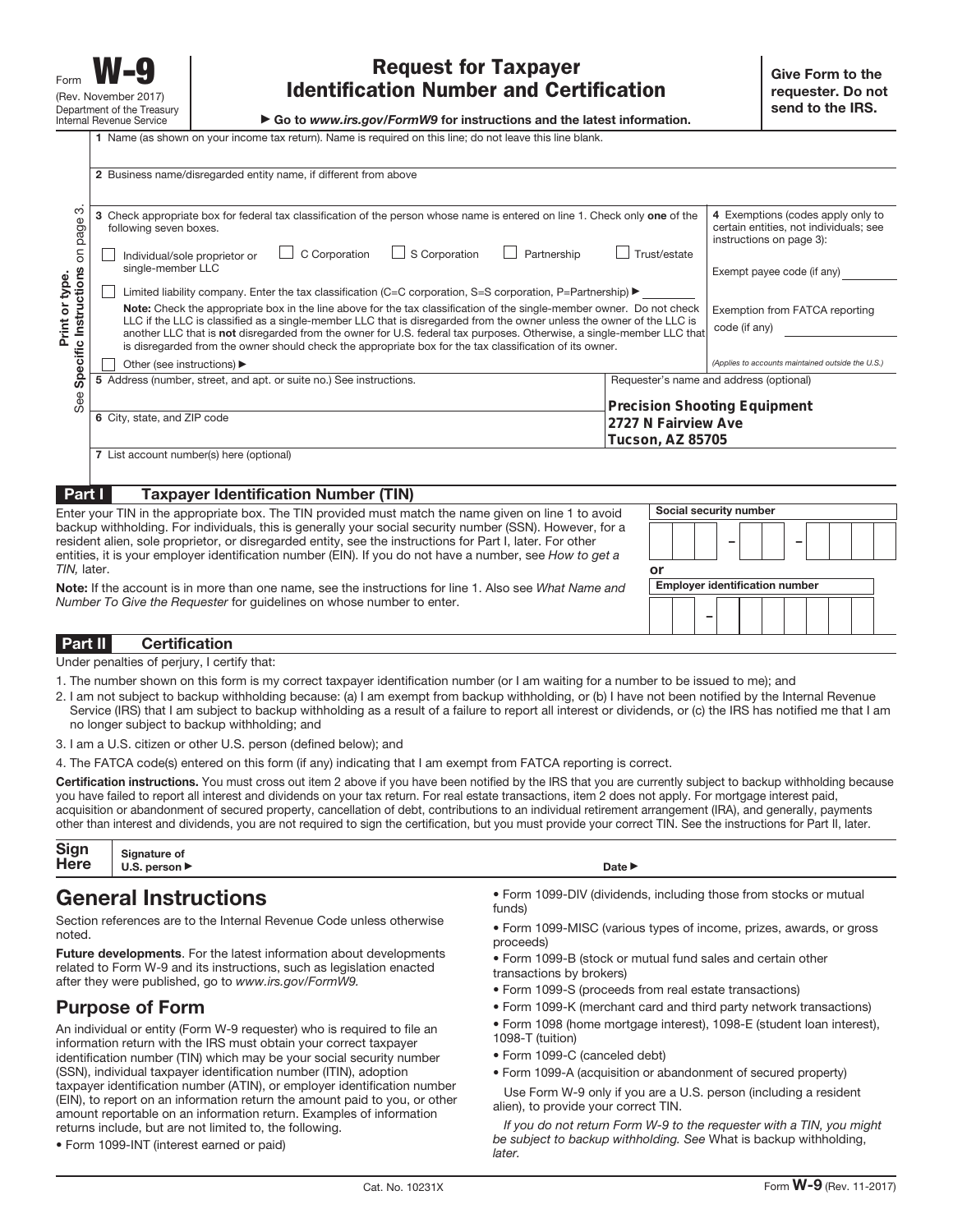



## **National Championship Triple Crown IBO Triple Crown Championship World Championship Individual)**

| <b>CLASS</b>         | 1ST        | 2ND        | <b>3RD</b> |
|----------------------|------------|------------|------------|
| Open Pro Male        | \$5,000.00 | \$1,000.00 | \$500,00   |
| Open Pro Women's     | \$3,000.00 | \$750.00   | \$500.00   |
| Open Senior Pro Male | \$3,000.00 | \$700.00   | \$500.00   |
| Semi-Pro Male        | \$1,000.00 | \$250.00   | \$100.00   |

| <b>1st Leg National Championship Triple Crown</b> | Pipestem Resort State Park       | May 19 - 22           |
|---------------------------------------------------|----------------------------------|-----------------------|
| 2nd Leg National Championship Triple Crown        | Two Mile Run Park                | June 16 - 19          |
| 3rd Leg National Championship Triple Crown        | Hocking College, Nelsonville, OH | July 14 - 17          |
| <b>IBO World Championship</b>                     | Seven Springs Mountain Resort    | <b>August 11 - 14</b> |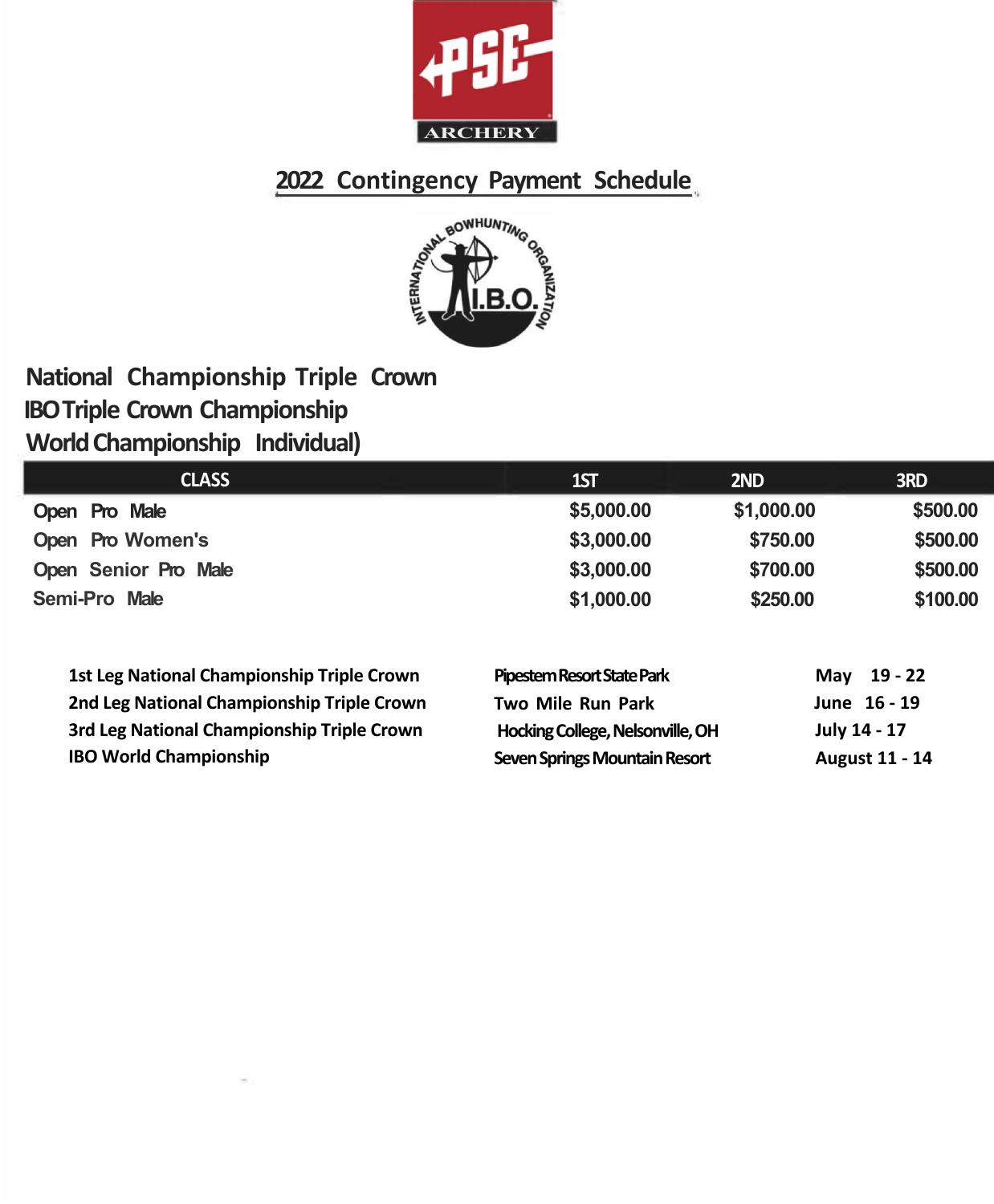



### **Amateur Class Payout Levels**

**PAYOUT LEVEL A: 1st= \$500 2nd= \$250 3rd= \$100** 

**PAYOUT LEVEL B: 1st= \$300 2nd= \$150 3rd= \$75** 

**PAYOUT LEVEL C: 1st= \$100 2nd= \$50 3rd= \$25** 

#### **AMATEUR CLASSES & PAYOUTS**

**PAYOUT LEVEL A: FBO-Female Bowhunter FHC-Female Bowhunter MBO - Bowhunter Open MSR-Men's Senior Class PHC - Pro Hunter PAYOUT LEVEL B: FHC-Female Hunter Class MCBH - Masters Class MHC - Master Hunter Class SHC - Senior Hunter HC - Hunter Class PAYOUT LEVEL C: AHC - Advanced Hunter FBH - Future Bowhunters FBR - Female Bowhunter Release FSR - Female Seniors FTRD - Female Traditional HF - Hunter Fingers LB - Longbow MBR - Bowhunter Release RU - Recurve Un-Aided BBO - Beginner Bowhunter Open PAYOUT LEVEL C (Continued) SFHC - Senior Female Hunter SMC - Senior Master Class STRD - Senior Traditional TRD - Traditional X-BOW - Crossbow VET - Military Veterans** 

- **• Participants must be shooting a PSE bow for the duration of the event**
- **• Participants must be registered in an approved class/division**
- **• Participants must be wearing PSE Gear for the duration of the event and while on the podium**
- **• Participants eligible for contingency awards must submit a completed contingency award form within 5 days of the event**
- **• Each class must have a minimum of 10 participants to qualify for contingency awards**
- **• Participants must register with the PSE representative on site of the event**
- **• PSE may at any time, remove or add class' or events with or without notice**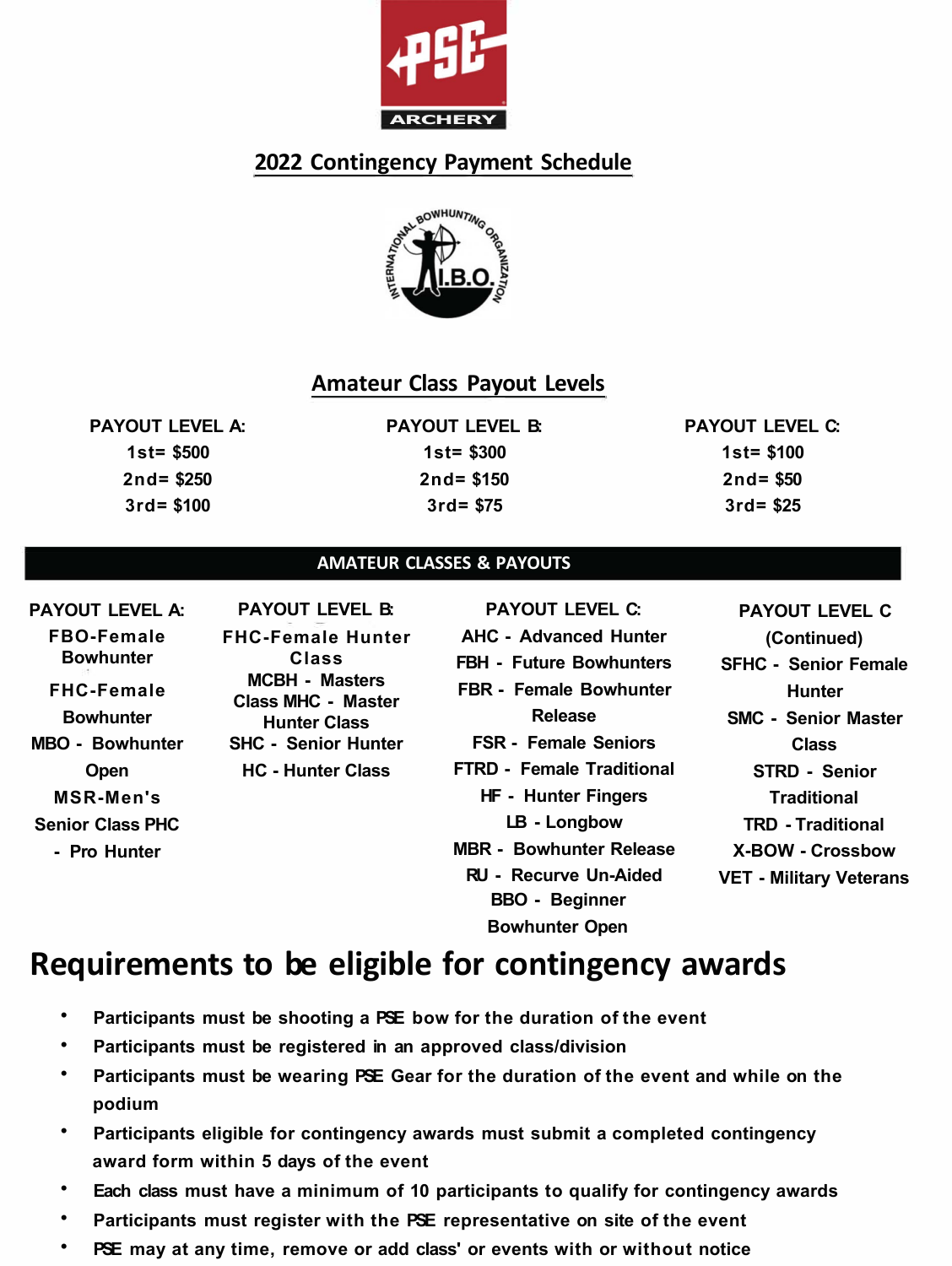



| $\bullet$ | <b>Hoyt/Easton Pro/Am</b>     | Foley, AL                 | Feb 24 - 27    |
|-----------|-------------------------------|---------------------------|----------------|
| $\bullet$ | <b>Elite Archery Pro/Am</b>   | <b>Russell County, AL</b> | March 24 - 27  |
| $\bullet$ | Easton/Hoyt Pro/Am            | Camp Minden, LA           | April 21 - 24  |
| $\bullet$ | TRU Ball & Black Eagle Pro/Am | London, KY                | June 2 - 5     |
| $\bullet$ | <b>Mathews Pro/Am</b>         | Metropolis, IL            | June 23 - 26   |
| $\bullet$ | ASA Classic (*see page 2)     | Cullman, AL               | July $28 - 31$ |

| <b>CLASS</b>            | 1ST         | 2ND        | 3RD        |
|-------------------------|-------------|------------|------------|
| <b>Open Pro Male</b>    | \$10,000.00 | \$2,000.00 | \$1,000.00 |
| <b>Open Known Pro</b>   | \$10,000.00 | \$2,000.00 | \$1,000.00 |
| <b>Open Pro Women's</b> | \$4,000.00  | \$1,000.00 | \$500.00   |
| <b>Open Pro Senior</b>  | \$4,000.00  | \$1,000.00 | \$500.00   |
|                         |             |            |            |

| <b>SEMI-PRO CLASSES</b> | 1ST      | 2ND      | 3RD      |
|-------------------------|----------|----------|----------|
| Semi-Pro                | \$800.00 | \$300.00 | \$100.00 |
| Men's K50               | \$800.00 | \$300.00 | \$100.00 |
| <b>Senior K50</b>       | \$500.00 | \$200.00 | \$100.00 |
| Women's K45             | \$500.00 | \$200.00 | \$100.00 |
| Women's K50             | \$500.00 | \$200,00 | \$100.00 |

## **Amateur Class Payout Levels**

| <b>PAYOUT LEVEL A:</b> | <b>PAYOUT LEVEL B:</b> | <b>PAYOUT LEVEL C:</b> |
|------------------------|------------------------|------------------------|
| $1st = $500$           | $1st = $300$           | $1st = $100$           |
| $2nd = $250$           | $2nd = $150$           | $2nd = $50$            |
| $3rd = $100$           | $3rd = $75$            | $3rd = $25$            |

#### **AMATEUR CLASSES & PAYOUTS**

**PAYOUT LEVEL A: Open A K45 Senior Known Crossbow 45 Open 45** 

**PAYOUT LEVEL B: Open B K40 Women's Open A Senior Open Super Senior Known Senior Women's Known Men's Pins 45 Women's Pins 40 Open 40 Senior Men Women's Known 45**

**PAYOUT LEVEL C: Women's Known 40 Super Senior Men's Pins 30 Senior Master Open Senior Master Known Men's Pins 40 Women's Pins 30 Traditional Olympic Recurve Barebow Recurve Xbow 40**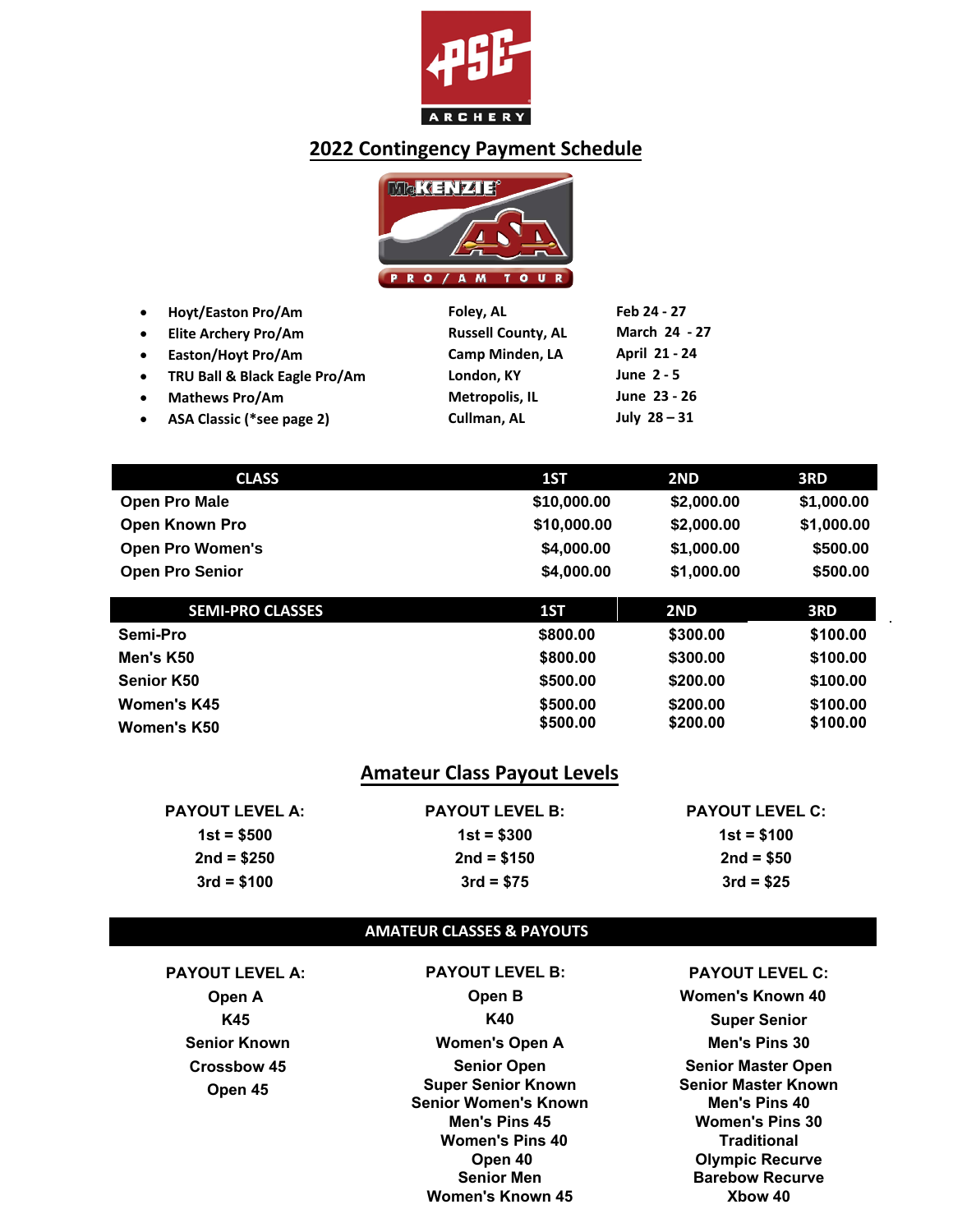



### **ASA Shooter of the Year**

| <b>CLASS</b>              | 1st Place Only |
|---------------------------|----------------|
| <b>Open Pro Male Open</b> | \$5,000.00     |
| <b>Pro Women's</b>        | \$3,000.00     |
| <b>Open Known Pro</b>     | \$5,000.00     |

- **Participants must be shooting a PSE bow for the duration of the event**
- **Participants must be registered in an approved class/division**
- **Participants must be wearing PSE Gear for the duration of the event and while on the podium**
- **Participants eligible for contingency awards must submit a completed contingency award form within 5 days of the event**
- **Each class must have a minimum of 10 participants to qualify for contingency awards**
- **Participants must register with the PSE representative on site of the event**
- **PSE may at any time, remove or add class' or events with or without notice**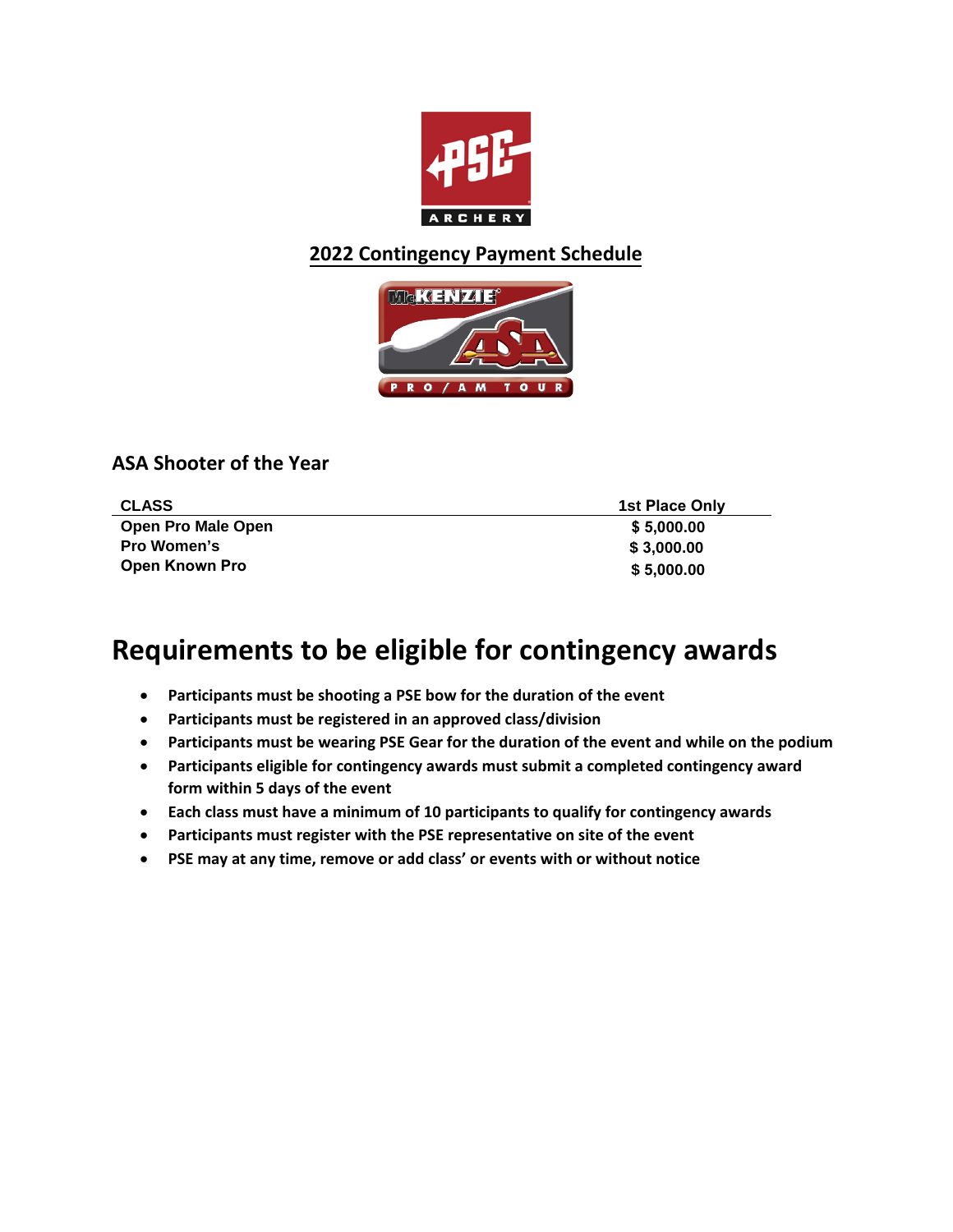



# **World Archery Festival – Las Vegas, NV**

| <b>CLASS</b>                      | 1ST         | 2ND        | 3RD        |
|-----------------------------------|-------------|------------|------------|
| <b>Championship Male</b>          | \$15,000.00 | \$2,000.00 | \$1,000.00 |
| <b>Championship Female</b>        | \$4,000.00  | \$1,000.00 | \$500.00   |
| <b>Senior Open Pro Male</b>       | \$4,000.00  | \$2,000.00 | \$500.00   |
| Any Class - 30x Round             | \$1,000.00  |            |            |
| <b>Bonus for Making Shootdown</b> | \$2,000.00  |            |            |

# **Indoor National Championships**

# **Marked 3D National Championship – Redding, CA**

| <b>CLASS</b>                                    | 1ST         | 2ND        | 3RD        |
|-------------------------------------------------|-------------|------------|------------|
| <b>Championship Male</b>                        | \$10,000.00 | \$2,000.00 | \$1,000.00 |
| <b>Championship Female</b>                      | \$4,000.00  | \$1,000.00 | \$500.00   |
| <b>Senior Open Pro Male</b>                     | \$4,000.00  | \$1,000.00 | \$500.00   |
| Freestyle Flights Men's / 1st Flight            | \$750.00    | \$250.00   | \$100.00   |
| <b>Freestyle Flights Women's / 1st</b>          | \$500.00    | \$200.00   | \$100.00   |
| <b>Flight</b>                                   |             |            |            |
| <b>Bowhunter Freestyle Flights / 1st Flight</b> | \$500.00    | \$200.00   | \$100.00   |
| <b>Young Adult Male Freestyle</b>               | \$150.00    | \$100.00   | \$50.00    |
| <b>Young Adult Female Freestyle</b>             | \$100.00    | \$75.00    | \$50.00    |
| <b>Young Adult Male Bow Hunter Freestyle</b>    | \$150.00    | \$100.00   | \$50.00    |
| Young Adult Female BH Freestyle                 | \$100.00    | \$75.00    | \$50.00    |
|                                                 |             |            |            |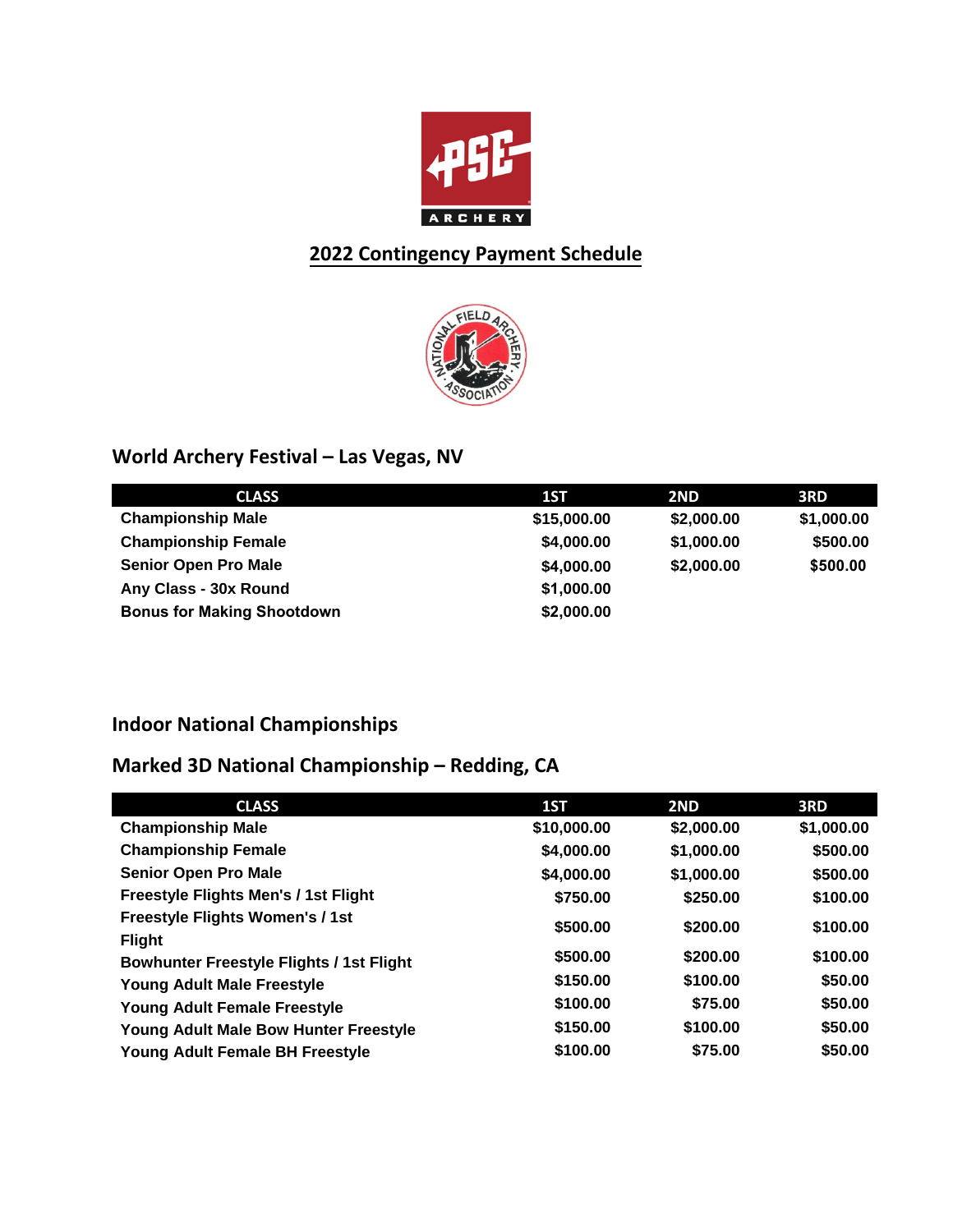



- **Participants must be shooting a PSE bow for the duration of the event**
- **Participants must be registered in an approved class/division**
- **Participants must be wearing PSE Gear for the duration of the event and while on the podium**
- **Participants eligible for contingency awards must submit a completed contingency award form within 5 days of the event**
- **Each class must have a minimum of 10 participants to qualify for contingency awards**
- **Participants must register with the PSE representative on site of the event**
- **PSE may at any time, remove or add class' or events with or without notice**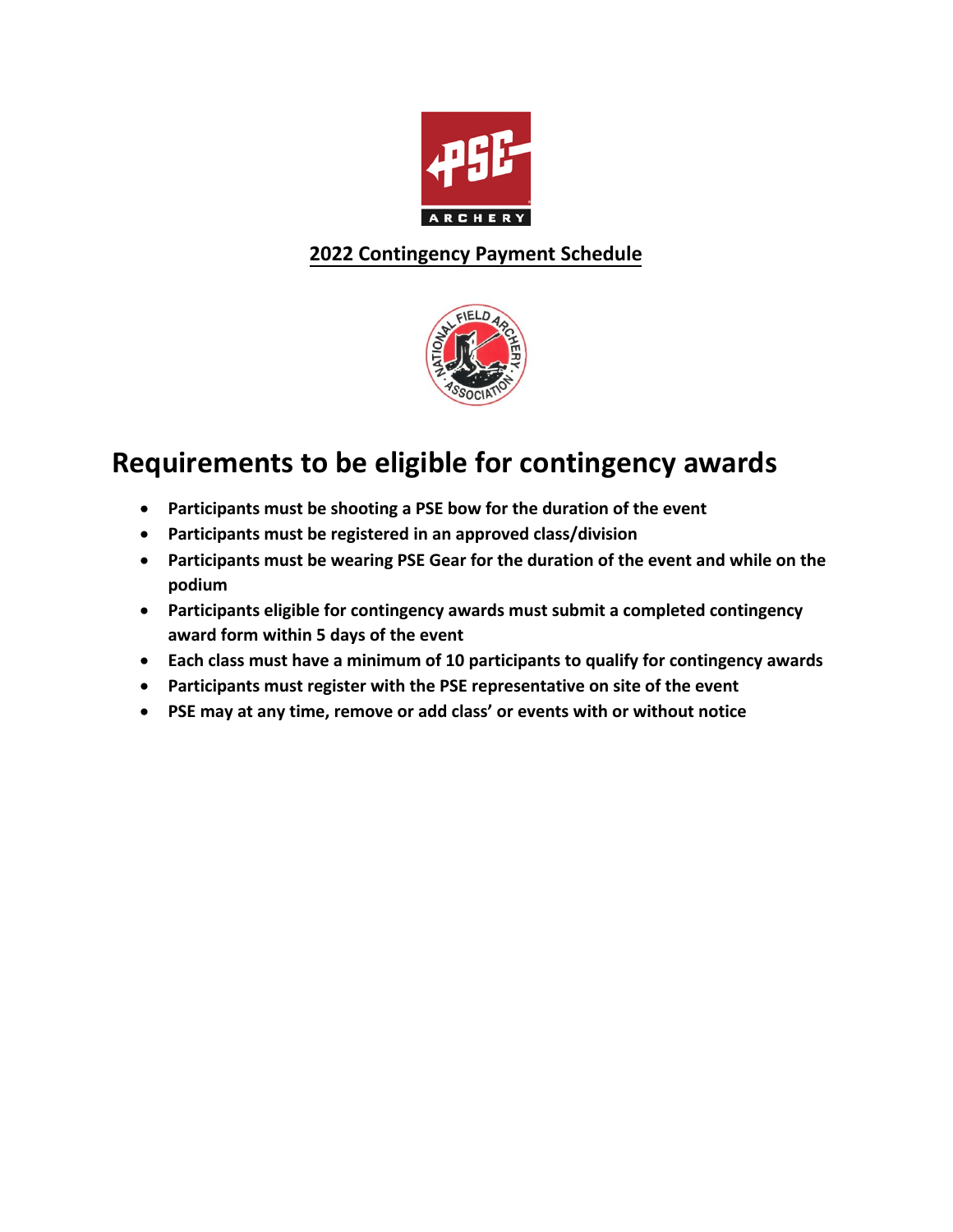

### **TIER 1 Archery Events**

| <b>CLASS</b>                | 1ST         | 2ND.       | 3RD        |
|-----------------------------|-------------|------------|------------|
| <b>Championship Male</b>    | \$10,000.00 | \$2,000.00 | \$1,000.00 |
| <b>Championship Female</b>  | \$4,000.00  | \$1,000.00 | \$500.00   |
| <b>Senior Open Pro Male</b> | \$4,000.00  | \$1,000.00 | \$500.00   |

- **World Cup Finals**
- **Individual World Championship**

### **TIER 2 Archery Events**

| <b>CLASS</b>                | 1ST        | 2ND        | 3RD      |
|-----------------------------|------------|------------|----------|
| <b>Championship Male</b>    | \$5,000,00 | \$1,000.00 | \$500.00 |
| <b>Championship Female</b>  | \$2,500.00 | \$500.00   | \$250.00 |
| <b>Senior Open Pro Male</b> | \$2,500.00 | \$500.00   | \$250.00 |

- **Back-2-Back**
- **Kings of Archery**
- **Indoor World Trials**
- **Buck Masters**
- **USA Archery Nationals Indoor / Outdoor**
- **Indoor & Outdoor World Cup Events**
- **World Championship Team Medal**
- **NFAA Rushmore Rumble**
- **USA Archery US Open**
- **GB National Finals**
- **USA Archery Field Championships**
- **Lancaster Archery Classic**
- **World Archery & IFAA European Indoor / Outdoor / Field Championship**
- **ISAA Iowa Pro / Am**
- **First Dakota Classic**
- **Presley's Midwest Open**
- **NIMES**